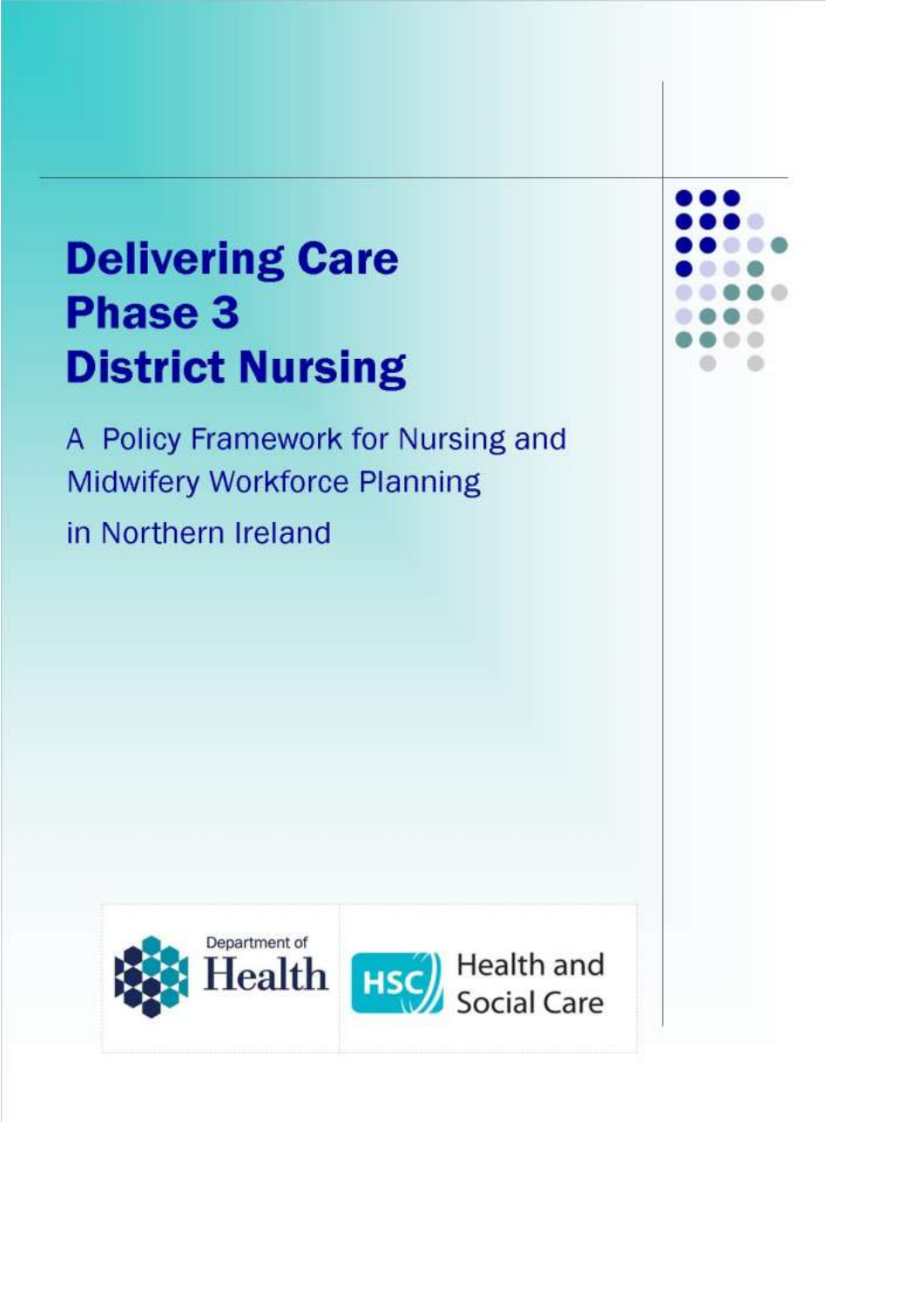## *Introduction*

Delivering Care aims to support the provision of high quality care which is safe and effective in hospital and community settings, through the development of a framework to determine staffing ranges for the nursing and midwifery workforce in a range of major specialities.

Phase 3 of this work focuses on District Nursing.

This summary paper is intended to provide an update on progress to date for Steering Group and Working Group members regarding the District Nursing capacity requirements, taking account of evidence available, benchmarking, key drivers and influencing factors.

It is recognised that workforce planning processes include the triangulation of findings from recognised workforce planning tools alongside Key Performance Indicators (KPI's) for safe, effective, person-centred care. This work has been developed in the context of the principles of Quadruple Aim, which combines a focus on population health and wellbeing, safety, quality and experience, cost and value with experience of care givers.

## *Context*

A District Nurse is a registered nurse with a graduate level education possessing a specialist practitioner qualification recordable with the Nursing and Midwifery Council. The District Nurse leads a District Nursing team comprised of registered Nurses and Healthcare Assistants. The District Nurse is considered a lone worker who works autonomously and has a central and decisive role in the assessment, planning and delivery of care and treatment at home within community care settings (QNI 2009). Simultaneously the role also requires that the District Nurse works collaboratively and in partnership with statutory and non-statutory colleagues to co-ordinate care. They may work within Integrated Care Teams (Nurses, Social Workers and Allied Health Professionals).

The District Nurse has named responsibility for a designated population (caseload) in a GP Practice. The District Nursing service is mainly domiciliary based, providing a wide range of nursing interventions primarily for frail older people, people living with long term conditions, those who are palliative and end of life, and disabled adults. They play a key role in supporting independence, managing long term conditions and preventing and treating acute illnesses (King's Fund 2016).

In June 2014 a regional workshop was held with District Nursing staff to define the activities of the District Nursing service that needed to be factored into a workforce model. The 3 main components were divided into:

- $\triangleright$  Daytime
- $\triangleright$  Evening; and
- $\triangleright$  Night Service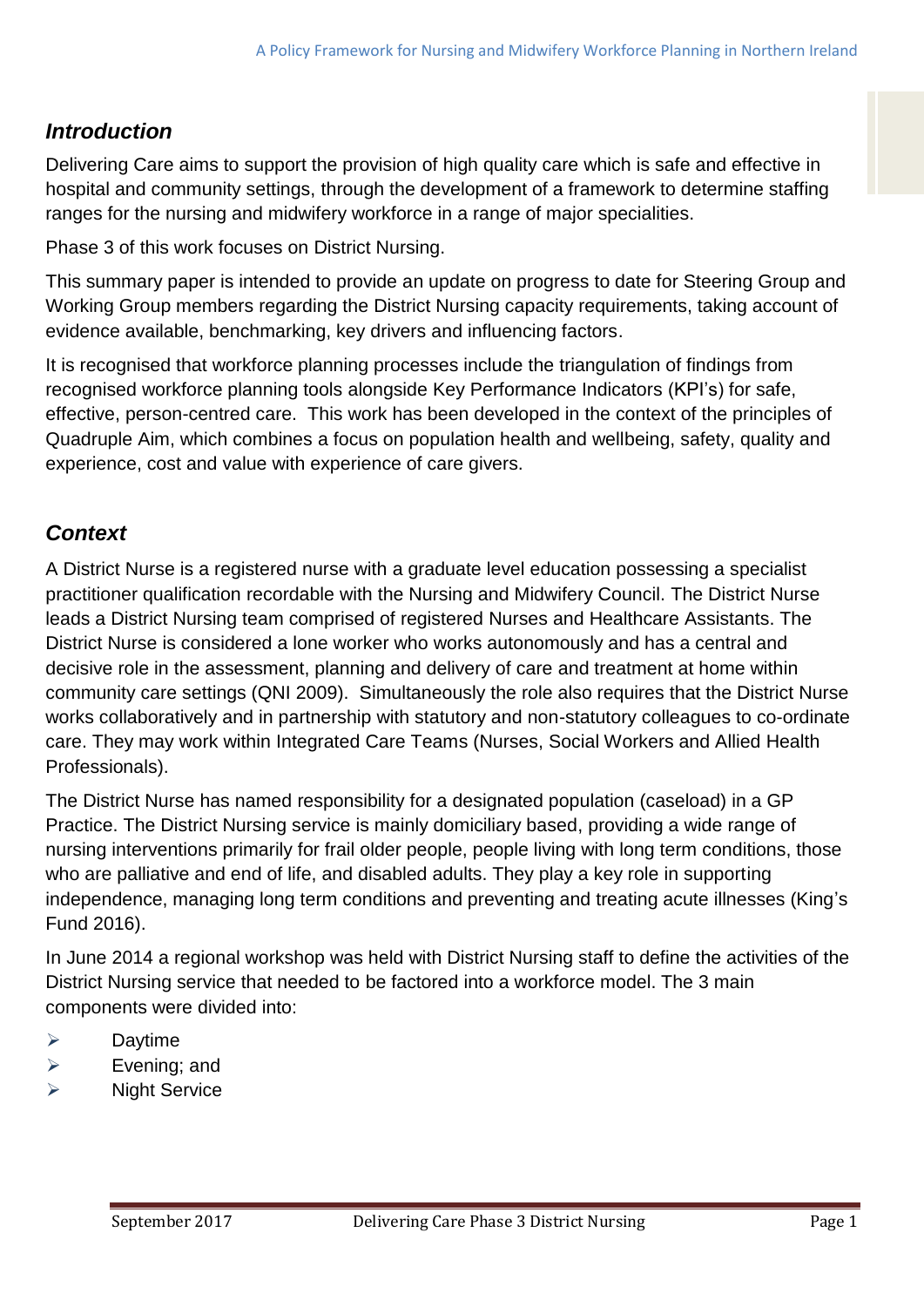In order to find a way forward to measure like-with-like across Trusts, it was agreed to define what 'core' District Nursing team activities would fall within each of the three specified units of time. It was also agreed that where a service did not currently exist within a Trust, e.g. night service, then broad activity was defined within each of the three areas (**Appendix 1**). The most distinct variance relates to blood transfusion management (not provided in SHSCT or BHSCT). Some Trusts run a separate infusion service that administer blood transfusions, platelets, intravenous/subcutaneous therapy and administer IV medication therapies.

#### *District Nursing Funded Clinical Establishment*

A regional summary of funded clinical Whole Time Equivalent (WTE) by Agenda for Change (AfC) banding for each HSC Trust is provided in **Table 1.** This summary table includes core daytime teams, and other teams within the District Nursing service, such as Rapid Response/Hospital Diversion and Evening service.

Belfast HSC Trust and South Eastern HSC Trust provide a night time service but related staffing has not been included in the Table below to enable some regional comparisons to be made. The remaining three Trusts do not currently provide a night time District Nursing service.

A number of investments have been processed in each Local Commissioning Group in the last two years, resulting in an increase of almost 70 WTE.

| <b>AfC Band</b> | <b>HSCT Trust WTE day and evening teams (night excluded)</b> |              |               |              |              |              |
|-----------------|--------------------------------------------------------------|--------------|---------------|--------------|--------------|--------------|
|                 | <b>BHSCT</b>                                                 | <b>NHSCT</b> | <b>SEHSCT</b> | <b>SHSCT</b> | <b>WHSCT</b> | <b>Total</b> |
| 7               | 0                                                            | 35.40        | 2             | 0            | 33.4         | 70.8         |
| 6               | 59.61                                                        | 4            | 42.99         | 59.11        | 2.53         | 168.24       |
| 5               | 114.66                                                       | 164.60       | 128           | 122.92       | 129.63       | 659.81       |
| 3               | 44.49                                                        | 62.32        | 30.42         | 24.53        | 27.82        | 189.58       |
| $\overline{2}$  | 0                                                            | $\Omega$     | 6.13          | 0            | 0            | 6.13         |
| <b>Total</b>    | 218.76                                                       | 266.32       | 209.54        | 206.56       | 193.38       | 1094.56      |

**Table 1: Health and Social Care (HSC) Trust funded WTE by AfC Band (July 2016)** 

## *Evidence*

A literature review was carried out as part of the Phase 3 framework to ascertain the evidence base for District Nursing workforce planning. Thompson and McIlfactrick (University of Ulster, 2014) indicated that community nursing staffing levels are typically outlined either as a population ratio or through caseloads, i.e*.* the number of patients per District Nurse. They state that defining staffing levels in this way can be difficult as none of the parameters used are fixed.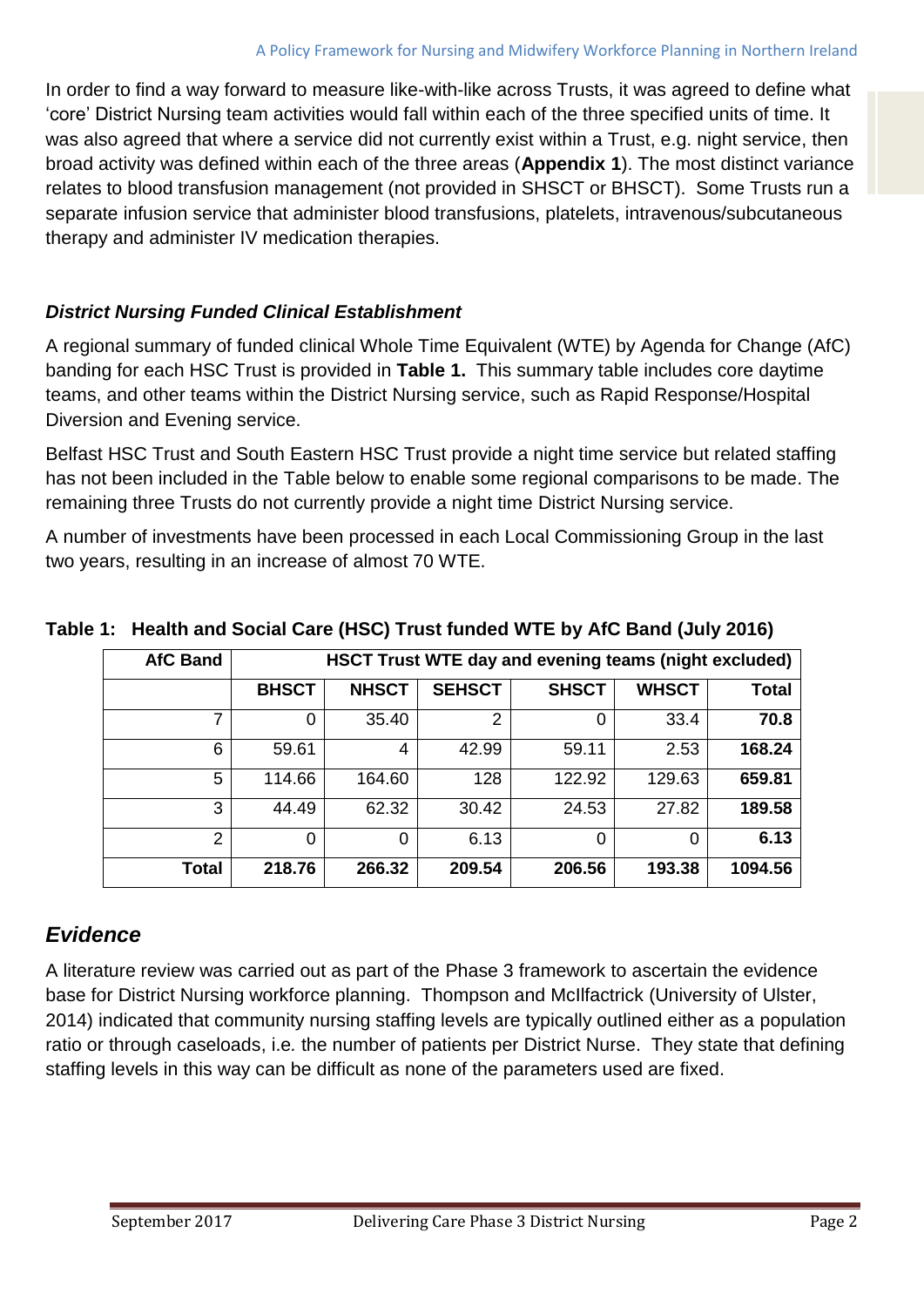The Queen's Nursing Institute review (QNI, 2014), commissioned by NHS England, reviewed workforce planning within District Nursing across the UK. The review identified a significant gap in the availability of workforce tools that enable and support strategic workforce planning. The review made a number of recommendations, including the need to develop a tool that provides operational and strategic information, a tool that is clinically driven and built in to existing systems and includes agreed standards of core activities.

QNI has just published a report *Understanding Safe Caseloads in the District Nursing Service (Sept 2016)* which describes the elements to be considered when planning safe caseloads.

In 2015 an electronic workforce tool was developed in NI based on the work of Dr Keith Hurst, who had acted as an expert advisor to the Working Group. Analysis of the data collection is ongoing.

The electronic Caseload Analysis Tool (eCAT) allows for some local demand management and regional trend analysis over time.

The Buurtzorg Nederland (home care provider) Model is also being explored, following a study visit in May 2016. This Model was founded in the Netherlands in 2006/07; Buurtzorg is a unique District Nursing system which has garnered international acclaim for being entirely nurse-led and cost effective.

*Understanding Quality in District Nursing Services* (King's Fund 2016) has identified evidence of a growing gap between capacity and demand in district nursing services creating pressures which can impact on the quality and safety of patient care and results in increasing task focused approaches and missed opportunities for prevention.

## *Key Drivers*

In the development for this model, a range of strategic and operational drivers have been considered. These key drivers that will have a significant impact on the future District Nursing service include:

- 1. The DoH District Nursing framework currently being developed. The vision is to have a District Nursing Service that is provided 24 hours a day 7 days a week throughout Northern Ireland, and will be underpinned by the principles of person-centred care, integration, efficiency and expertise
- 2. Quality care In addition to the Quality 2020 strategy the King's Fund (2016) sets out a framework for the components of good care for older people receiving a District Nursing service and identifies 3 characteristics of good care; caring for the whole person, continuity of care, and the personal manner of staff.
- 3. Population health Increased focus on enabling health promotion, prevention and selfmanagement. The "*Making Life Better" NI* Public Health framework (DHSSPS 2013) seeks to create the conditions for individuals and communities to take control of their own lives and move towards a vision of Northern Ireland where all people are enabled and supported in achieving their full health and wellbeing potential and to reduce inequalities in health.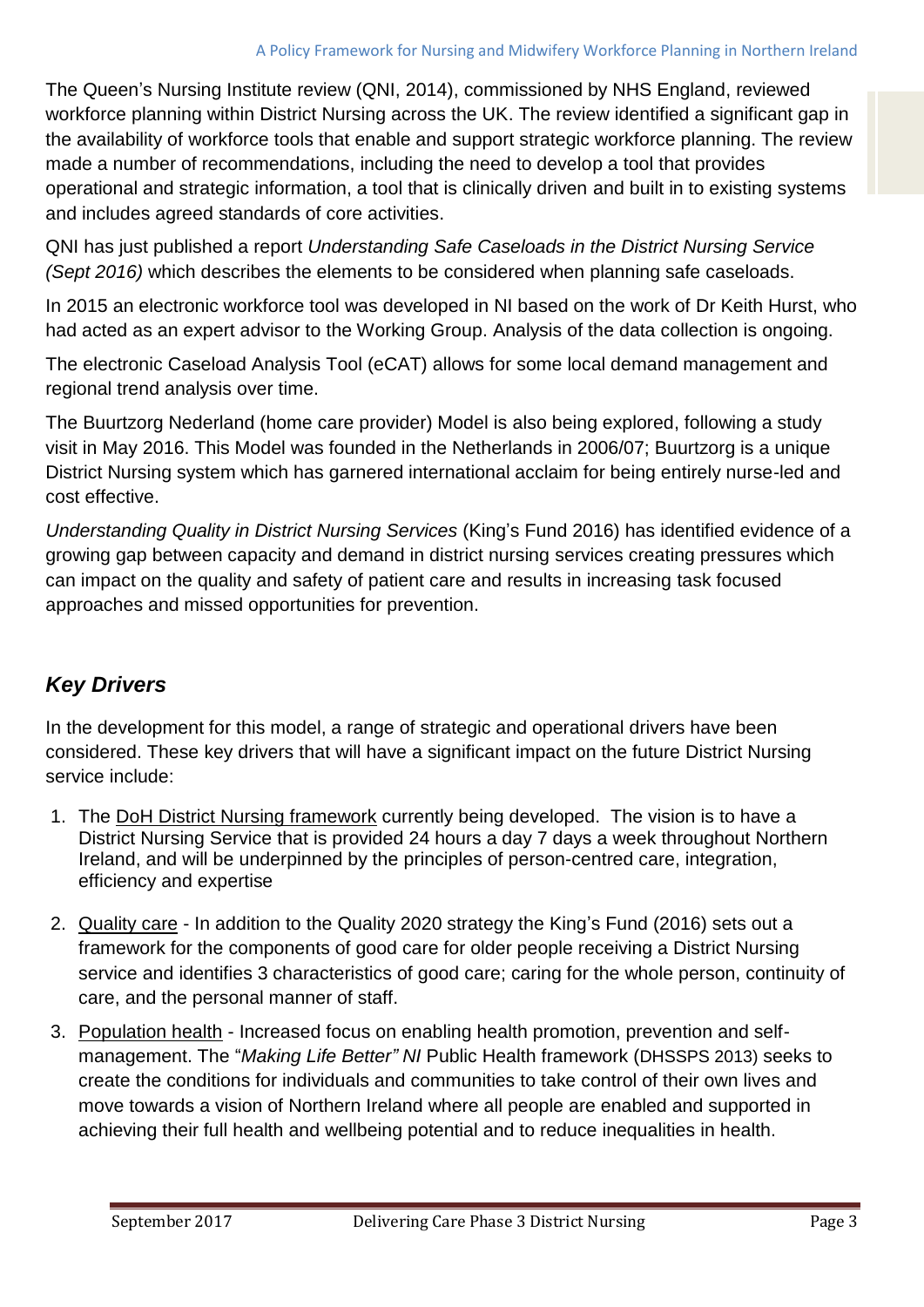- 4. Care enabling technologies Building on the "Regional eHealth and Care Strategy" (DHSSPS 2015). It is imperative that there are systems and processes to support timely and consistent sharing of patient information, with real time access to all relevant health and social care information for district nurses and all other relevant care providers to enable them to work effectively and safely with their patients. This will be achieved through the development and implementation of an electronic record in common for all citizens in NI over the next 5 - 10 years.
- 5. Palliative care The Regional Palliative Care Programme recognises that the District Nurse will typically be the keyworker and key elements of this role include identification, co-ordination and contact and delivering care and support.
- 6. A commissioning priority for Unscheduled Care in 2016/17 is to have effective, integrated arrangements, organised around the needs of individual patients, in place in community settings to provide care for people at home, avoiding the need for hospital attendance/ admission and to support safe and effective discharge.
- 7. Increasing Demand Due to the rapidly changing health and social care landscape increasing numbers of people with multiple and complex conditions are being cared for at home, which includes people living in deprivation and those living to a very old age.

There has been an increase of some 120,000 District Nursing contacts between 2010/11 and 2014/15, equating to an increase of 10%.

8. Demography - The population of NI is increasing, and within this overall increase the size of the older population is increasing more quickly. **Table 2** illustrates the current and projected population by Trust area.

| <b>Trust</b>                                                                     | <b>BHSCT</b> | <b>NHSCT</b> | <b>SEHSCT</b> | <b>SHSCT</b> | <b>WHSCT</b> | Total     |
|----------------------------------------------------------------------------------|--------------|--------------|---------------|--------------|--------------|-----------|
| Population (all ages) (NINIS<br>2014)                                            | 351554       | 469051       | 352301        | 369391       | 298201       | 1,840498  |
| % Total population                                                               | 19.1%        | 25.5%        | 19.1%         | 20.1%        | 16.2%        | 100%      |
| Population > 65 years (NINIS<br>2014)                                            | 53728        | 76845        | 60977         | 51556        | 42810        | 285916    |
| % population $> 65$                                                              | 15.3%        | 16.4%        | 17.3%         | 14%          | 14.4%        | 15.5%     |
| % population projected change<br>from 2014-2024 for $> 65$ years<br>(NINIS 2014) | 14.1%        | 26.2%        | 28.8%         | 29.8%        | 30.7%        | 25.8%     |
| Projected population all ages<br>(2024.)                                         | 364,281      | 486,877      | 371,577       | 408,410      | 307,570      | 1,938,175 |

**Table 2: Populations and percentage calculations across the HSC Trusts**

The Northern HSC Trust has the greatest population, and South Eastern HSC Trust has the greatest percentage population > 65 years.

If the population change is projected to 2024 for those >65 years, the Western HSC Trust followed closely by Southern HSC Trust and South Eastern HSC Trust have the greatest increase.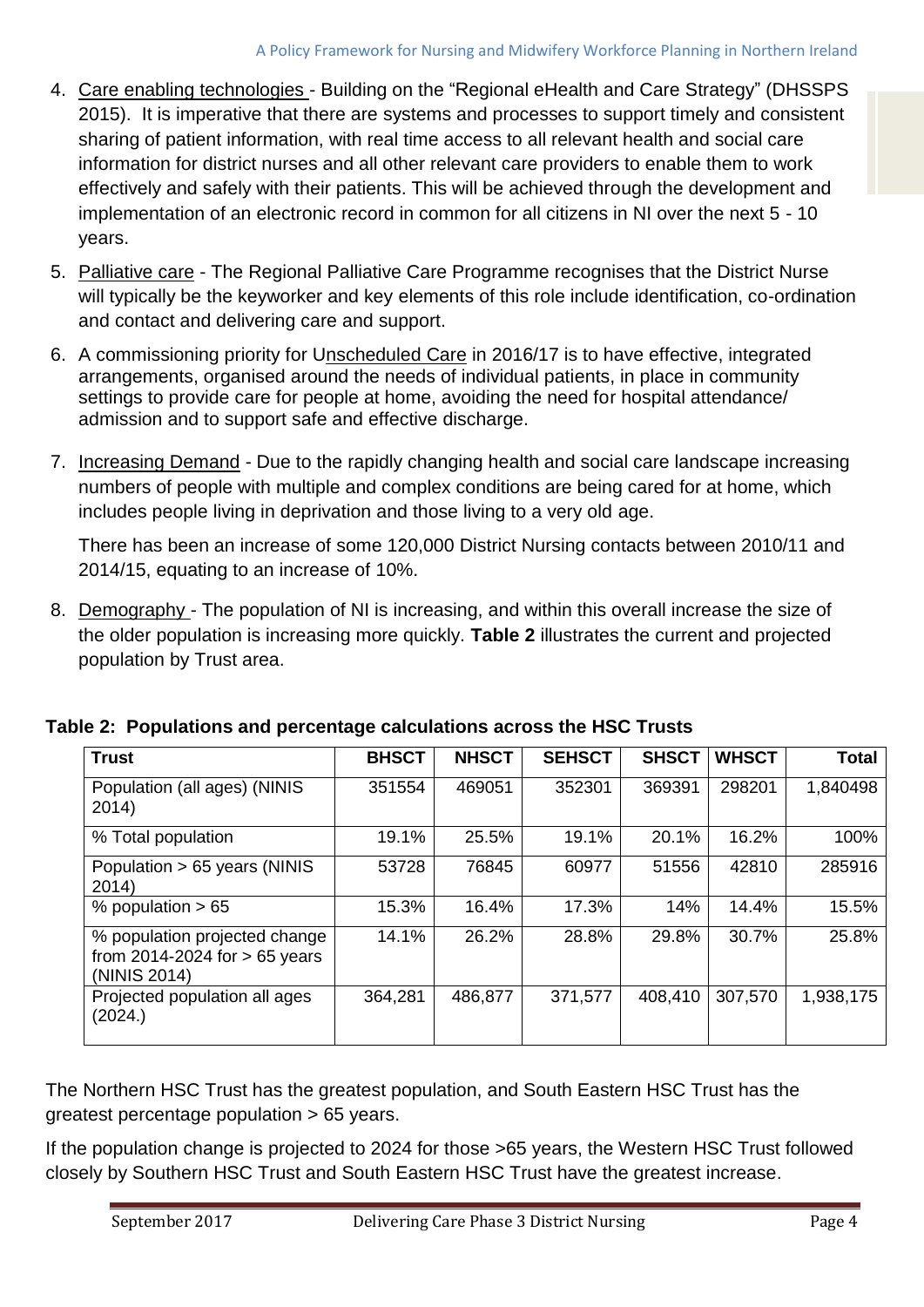The focus on the population > 65 is significant as District Nursing caseload analysis data (March 2015) indicates that 82.5% of patients on the caseload were in this age range.

### *Benchmarking*

A benchmarking of District Nursing staffing levels as a population ratio in NI is presented in **Table 3**, which details the HSC funded establishment WTE by population size (total population and additionally > 65 years population). The District nursing ratio reflects the composition of the total District Nursing Team. This includes:

- District Nurses with specialist qualification
- Community Staff Nurses
- Non registered Health Care Assistant

| <b>Trust</b>  | <b>Total WTE</b> | <b>Population</b><br>(all ages)<br>(NINIS 2014) | <b>Population</b><br>$> 65$ years<br>(NINIS 2014) | <b>Ratio of</b><br><b>WTE</b> per<br>10,000 head<br>Οf<br>population | <b>Ratio of WTE</b><br>per 10,000 head<br>of population<br>>65 years |
|---------------|------------------|-------------------------------------------------|---------------------------------------------------|----------------------------------------------------------------------|----------------------------------------------------------------------|
| <b>BHSCT</b>  | 218.76           | 351554                                          | 53728                                             | 6.2                                                                  | 40.7                                                                 |
| <b>SEHSCT</b> | 209.54           | 352301                                          | 60977                                             | 5.9                                                                  | 34.4                                                                 |
| <b>NHSCT</b>  | 266.32           | 469051                                          | 76845                                             | 5.7                                                                  | 34.7                                                                 |
| <b>SHSCT</b>  | 206.56           | 369391                                          | 51556                                             | 5.6                                                                  | 40.1                                                                 |
| <b>WHSCT</b>  | 193.38           | 298201                                          | 42810                                             | 6.5                                                                  | 45.2                                                                 |

#### **Table 3: HSC funded establishment WTE by population size**

Simple analysis indicates:

- The HSC Trust District Nursing ratio of WTE per 10,000 head of population ranges from 5.6 – 6.5 (NI average 5.9)
- The ratio of WTE per 10,000 head of population >65 years ranges from 34.4 45.2 (NI average 38.0)
- Western HSC Trust has the highest ratio of District Nurses per 10,000 population over 65 years
- South Eastern HSC Trust has the lowest ratio of District Nurses per 10,000 population over 65 years.

The RCN survey of District Nurses and Community Nurses which was undertaken in 2013 in England (King's College London 2014) found that for the average population size of just over 5,000 people there were 10.9 WTE (7.8 WTE were registered). The authors of the RCN report highlight that a large number of participants did not know the population size (67%) and the variation in responses led to uncertainty regarding how the question was answered, and so did not use the population data in the analysis.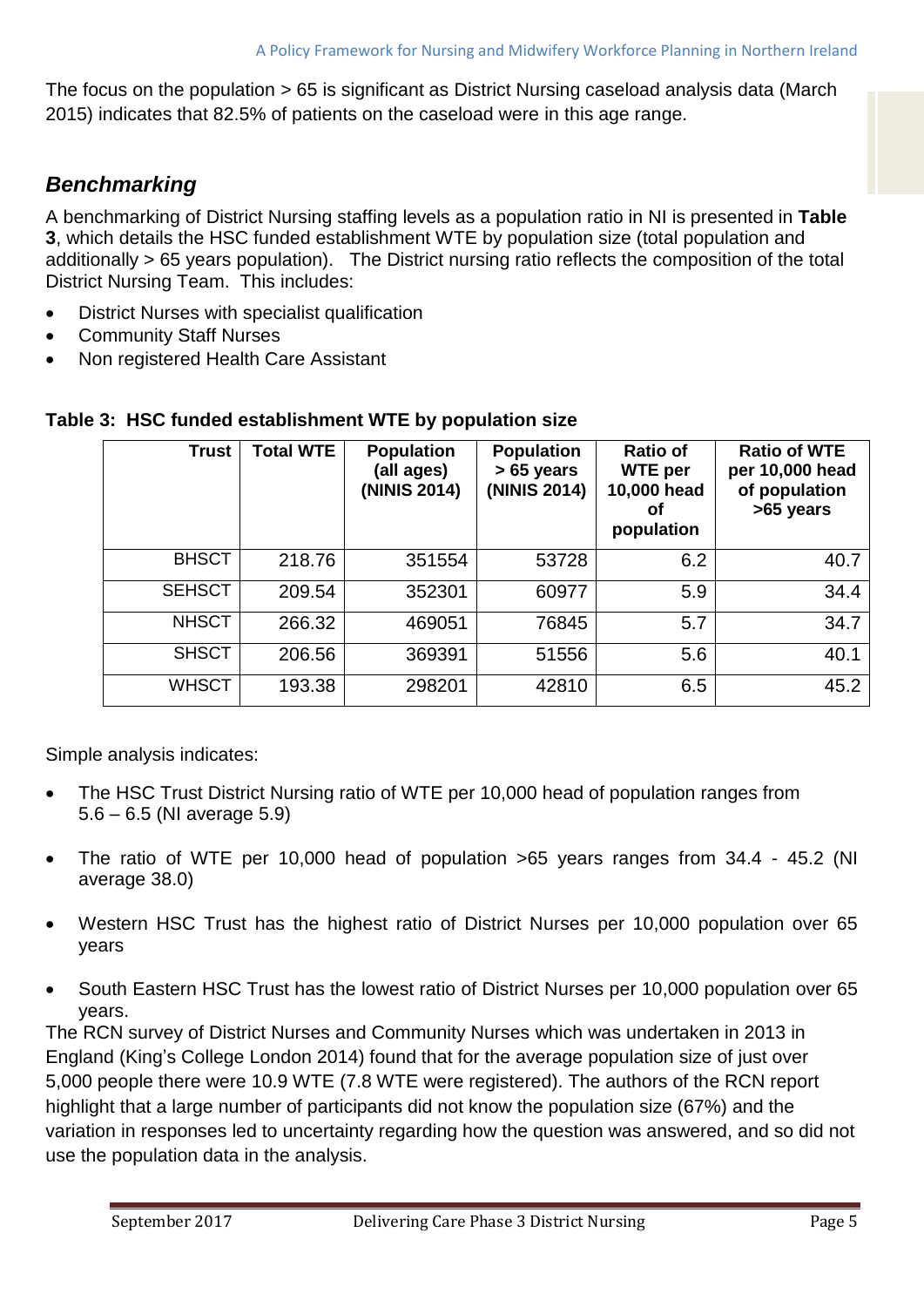The NHS National Community Services Benchmarking report (2015) provided outturn data for 2014/15 from 70 community services (no NI submissions) which indicates a mean of 52.4 (range 60.1 - 40.3) WTE per 100k population. This includes clinical and non-clinical Community/District Nursing Service and Community Matrons. Integrated Care Teams were excluded as it was not possible to distinguish the District Nursing WTE from the other professions. The report highlighted a mean average waiting time of 8.8 days for the District Nursing Service and 12.2 days for Community Matrons.

The Buurtzorg Nederland Model (one of the home care providers) consists of small self-managing teams. There are now approximately 850 teams employing a total of 10,000 nurses. Each team has a maximum of 12 staff who work in a neighbourhood of 10 – 20,000 population providing coordinated care for a specific catchment area, typically consisting of between 40 to 60 patients.

In June 2016 a question was posed to District Nursing Leads in each HSC Trust to ascertain professional judgement about what a District Nursing team size should look like for a 10 - 20,000 population. Whilst not a scientific approach and cognisant that other teams such as infusional services, etc had not been included for a day and evening service (not night time service), the range was 5.75 - 7.50 WTE for a 10,000 population.

It has been difficult to benchmark against other District Nursing teams within and outside NI as the configuration of the service varies considerably in terms of structure and workload activity.

## *Staffing Model*

In order for the District Nursing service to have sufficient capacity to address future service demands and implement key drivers, it is recommended that a range of 8 - 10 WTE which will incorporate appropriate skill mix is needed for a 10,000 population*.* 

## *Influencing Factors*

Workforce planning for nursing staff is both complex and diverse. The application of processes or approaches to gauge the number of individuals required with the right level of competence to provide the appropriate level of care for a particular client group can be a challenge. As part of the Delivering Care framework, a number of factors that impact on the opportunity to deploy staff to provide safe and effective person-centred care have been identified and will be considered to agree the final staffing model for each District Nursing team in each HSC Trust.

#### *Workforce*

- Optimal rostering of staff for day, evening and night time to deliver safe and effective care will require deployment of appropriate skill mix availability within the nursing workforce to match the variations in the workload.
- Annual review of the availability of District Nursing Specialist Practice Qualification education programme placements, and teacher practitioner requirements.
- Percentage supervisory role of the District Nurse team leader to be agreed.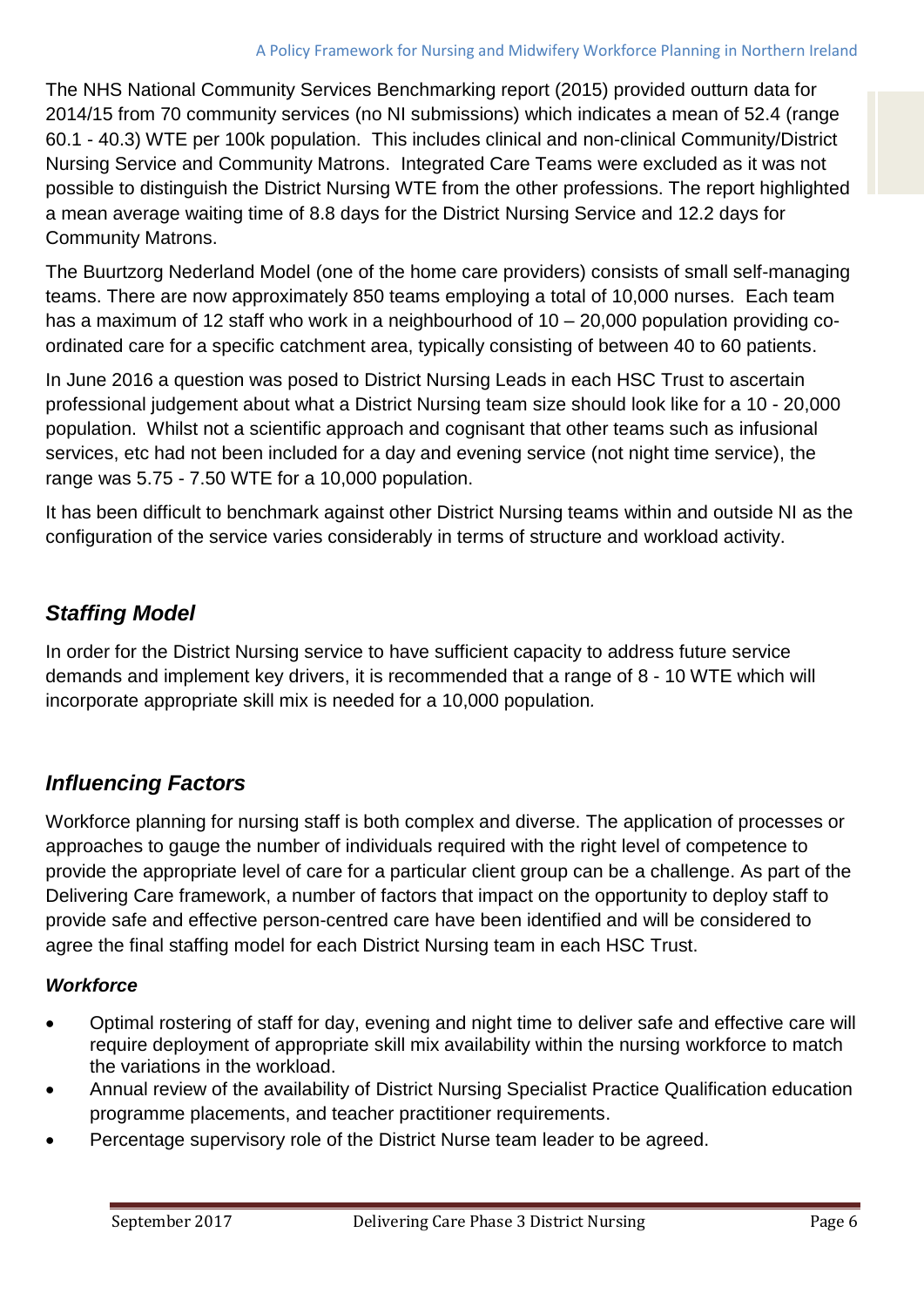- Skill mix for a day, evening and night time service (excluding infusional teams) should be 80% registered and 20% non-registered staff. It is acknowledged while non-registered staff provide a vital services both in hospital and community they are limited to the patients they can care for in their own home often due to patient complexity and clinical need.
- Management of recruitment factoring in demographics of the workforce.
- Management of planned and unplanned absence (24%).

#### *Environment and support*

Integrated Care Partnerships (ICPs) are a key element of Transforming Your Care and a new way of working for the health service in NI to transform how care is delivered. There are 17 ICPs serving local populations of approximately 100,000 people. The District Nursing WTE required per 10,000 population will be determined at ICP population level, and local influencing factors that will need to be considered to differentiate between ICPs are outlined below:

- The geographical location of the teams rural/urban.
- Population profile this will include demography, deprivation and disease risk factors.
- Geography the geographical location of the teams will have an impact as it may affect travel times required between patient visits, other appointments and meetings. Geographical location may also impact on the feasibility to provide ambulatory care service in clinic settings, and cause reduced access to technology.

#### *Impact of other services*

- Other relevant services provided within the ICP area, e.g. Specialist Teams (Diabetes, Respiratory), Enhanced/Acute Care at Home models, Palliative Care.
- The number of GP practices (and GP registered patients) within each ICP area.
- The number of Nursing Homes and Residential Units in each ICP area and the extent to which they rely on District Nursing services.
- In addition, the technology and support of admin staff impacts on the supportive infrastructure and ability to stream line care appropriately.

#### *Activity*

- Workload analysis using tools such as eCAT to measure complexity/patient dependency and acuity, depth and breadth of care. eCAT data will provide local caseload analysis which will enable HSC Trusts to effectively manage and deploy staff appropriately.
- Analysis of planned and unplanned activity, including unmet need and care left undone.
- Face-to-face direct contact with staff.
- 24 hour District Nursing service provision.

#### *Professional regulatory activity*

 Revalidation and time allocated to support nurses in their practice, supervision and preceptorship. This is incorporated into the PUAA of 24% for NI.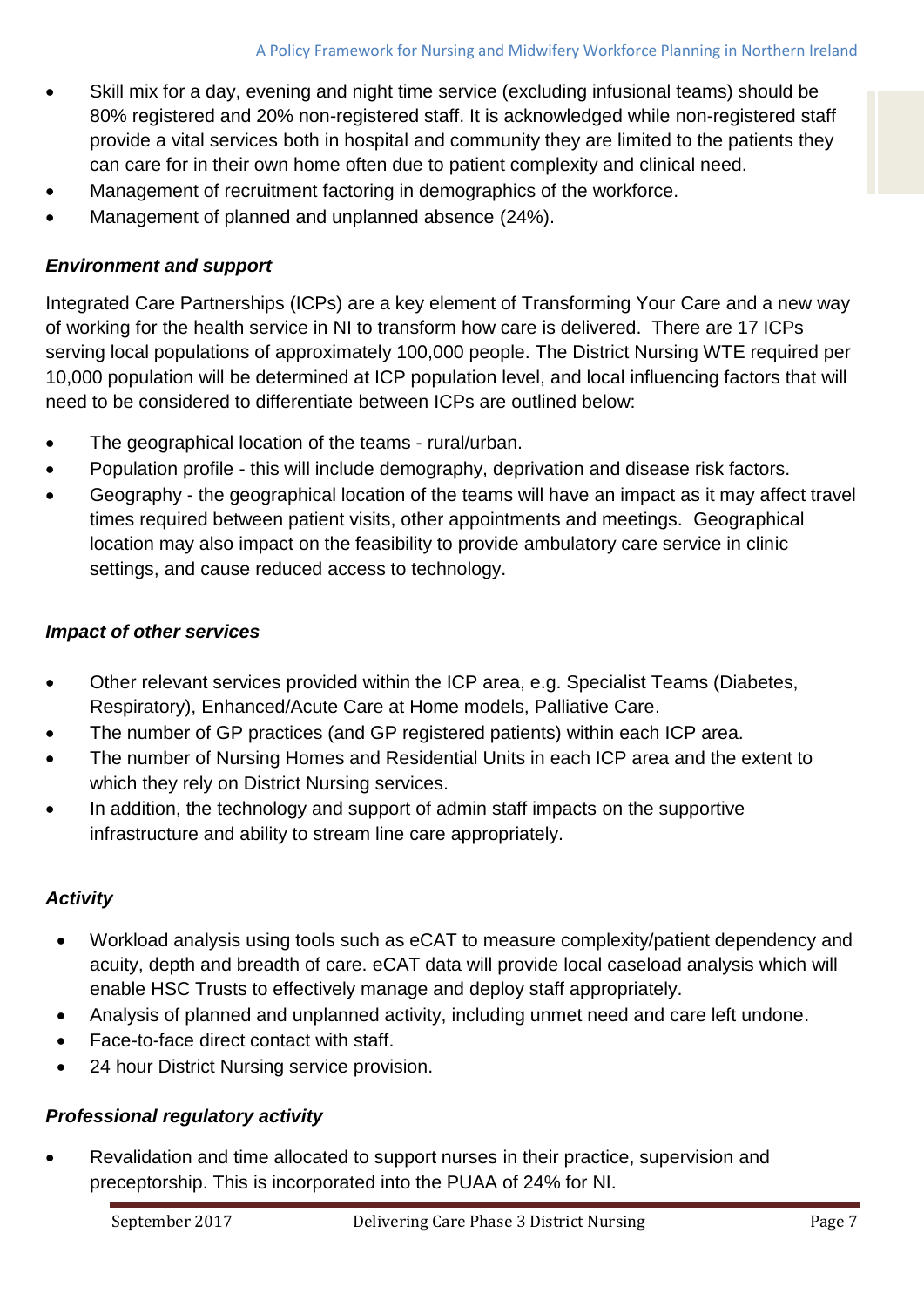#### *Monitoring*

Compliance in delivering on agreed key performance indicators requires a sufficient nursing workforce to deliver safe and effective care. On occasions when nurse staffing may be outside the policy range, the Executive Director of Nursing must provide assurance about the capacity of the workforce to provide quality nursing care to patients, and efficient use of resources through internal and external professional and other assurance frameworks.

The testing of new models of District Nursing service provision should incorporate a triangulation approach allowing for professional judgement.

#### *Implementation*

As with the Delivering Care model, the final staffing for District Nursing teams in HSC Trusts will be agreed following a discussion with the Trust Workforce Lead, the Trust District Nursing Lead and the Commissioning Nurse Consultant.

#### *Review*

This Phase will be reviewed in October 2019.